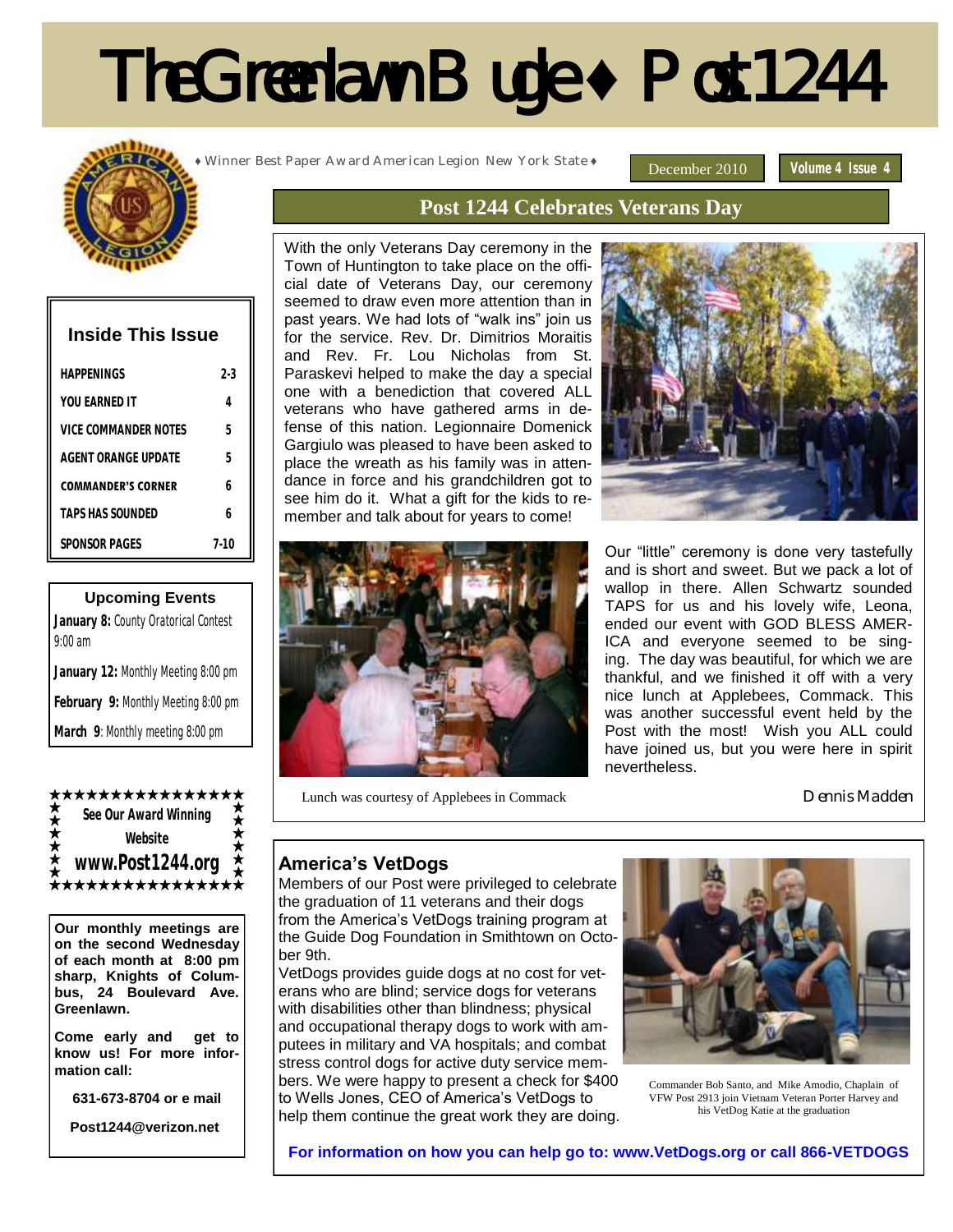## **Happenings**

#### **Dignity Memorial Vietnam Wall in Huntington**

In 2008, Huntington Town Councilman Mark Cuthbertson, conceived of the idea to bring this three-quarter scale replica of the Vietnam Veterans Memorial in Washington, D.C., to Huntington, Long Island. With Town Supervisor Frank Petrone's approval and the support of the Town Council, it happened in 2010.

Dennis Giunta, 2nd Vice Commander of Greenlawn Post 1244 as well as Patriot Guard Rider and Director of 1244's American Legion Riders joined with other riders to escort the semi-truck bearing the Memorial to Peter Nelson Park in Huntington Station from Citifield in Queens.



Within two days, the Wall was up and the Huntington General Services Department had landscaped and planted numerous flower arrangements to match the dignity of the Wall itself.

From Friday through Sunday, 24 hours a day, thousands came to honor the more than 58,000 thousand Americans who lost their lives in the Vietnam War, with many visitors leaving behind tributes to the fallen.

The Town Council Members and Supervisor Petrone attended every one of the nine programs from Friday to Sunday, October 1st to 3rd.

Greenlawn Post 1244, Sons and Auxiliary is proud to have posted nearly 20 volunteers for Security, Food Supply, and general assistance to help make the exhibit work without a hitch. Allen

## **Gentle Heroes**

By Major Michael D. O'Donnell, Dak To, South Vietnam, January 1, 1970

 **If you are able, save them a place inside of you.**

 **And save one backward glance when you are leaving for the places they can no longer go.** 

**Be not ashamed to say you loved them, though you may or may not have always.**

**Take what they have left and what they have taught you with their dying and keep it with your own.**

**And in that time when men decide and feel safe to call the war insane, take one moment to embrace those gentle heroes you left behind.**

Major O'Donnell was killed in Cambodia on March 24, 1970.

#### **Facts About The Wall**

The Vietnam Veterans Memorial holds over 58,000 names of people who died or are listed as missing in Vietnam.

The youngest Vietnam KIA is believed to be Dan Bullock at 15 years old.

The oldest person on the Wall is Dwaine McGriff at 63 years old.

At least 5 men killed in Vietnam were 16 years old and at least 12 men were 17 years old.

During the Vietnam War, 244 men were awarded the Medal of Honor. 153 of those are listed on The Wall.

The Vietnam Wall is the most visited monument in Washington, DC.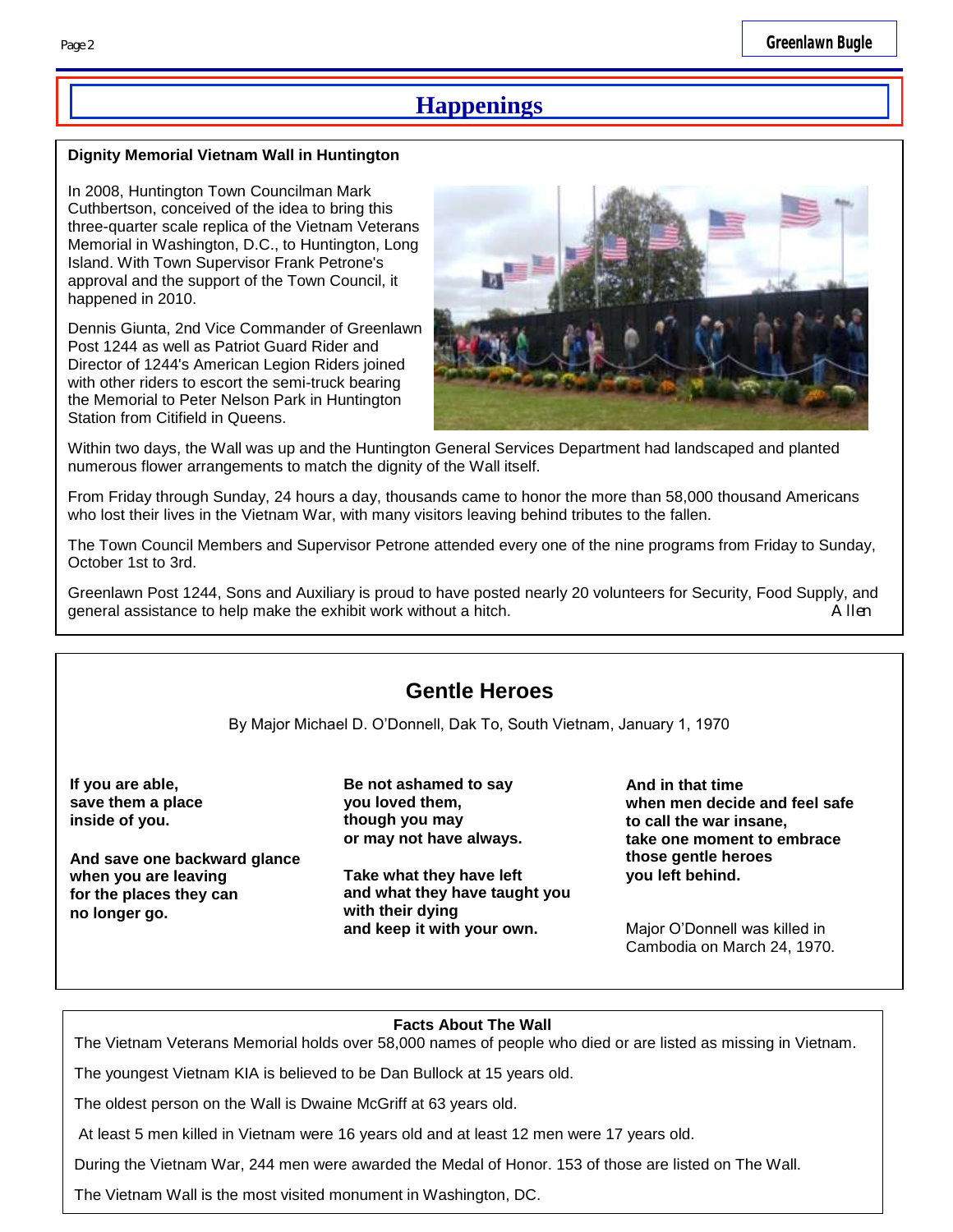## **Happenings**

#### **Columbus Day Parade**



Along with the VFW, Marine Corps League and other Huntington veterans groups, our Post led the Huntington Columbus Day Parade on October 10th. The parade, celebrating the achievements of the great explorer who founded the first European settlement in the New World, was held in conjunction with the Town of Huntington's annual Fall Festival. Members of thirty five lodges of the Sons of Italy participated. The theme of this year's parade, sponsored by the Long Island Sons of Italy, was "God Bless the USA." Photo at left is of Tom Freeman, Brian Bilyk and Tony Corrente enjoying the parade in "*Bill's Truck*."

#### **Historical Society Launches Veterans Project**

The Greenlawn-Centerport Historical Society will undertake a major project to gather data on all veterans affiliated with the Greenlawn and Centerport communities. Data will be collected from the Revolutionary War to the present day. An exhibit is planned for Memorial Day 2011 at the historic Suydam House in Centerport. Other events are to be planned for Veterans Day. The society is especially looking for information from all members of the Greenlawn American Legion. We are looking for volunteers to assist the society . *A questionnaire is included with this edition of the Bugle. Members wishing to participate may return it to us at PO Box 238, Greenlawn, NY 11740 or bring it to our next meeting on January 12th.*

#### **Post to Host Suffolk County Oratorical Contest**

Post 1244 has been chosen to host the annual American Legion Suffolk County Oratorical Contest on January 8th at 9:00 am the St. Joseph Council Knights of Columbus. Contestants from local High Schools will compete for a chance to participate in District, Z one, Department of New York and National Contests.

#### **Huntington Hills Veterans Visited**

A contingent of Post 1244 Legionnaires visited the Huntington Hills Health Care Center in Melville on November 3rd to remind the veteran patients there that they are remembered on Veterans Day. Our newest Sons of The American Legion member Benjamin Marlowe (age 5) led the group in The Pledge of Allegiance. The veterans, many from World War II and the Korea War shared their war time experiences with us. Each was presented with a flag pin with a red white and blue ribbon as a thank you for their service to our country. By the end of our visit, other patients and staff had gathered and joined us in singing "God Bless America" with us. We look forward visiting again next year.

### **First Annual Huntington Holiday Parade**



L-R Ed O'Shea, Dennis Madden, Charlie Armstrong, Sons member Ben Marlowe, Bob Santo and VFW Post 1469 member Paul Kelly .Madelaine Santo, of our Auxiliary acted as post photographer.

Undeterred by the frigid weather , Post 1244 was proud to provide the Color Guard for the 1<sup>st</sup> Annual Huntington Holiday Parade on November 27th.

Our Legionnaires, Auxiliary and SAL, following close behind the Supervisor and Town Councilmen, marched from just North of the Big H shopping center to Main and then Wall Street which was closed off for the event. We were followed by dozens of fire trucks and emergency vehicles from throughout the Town of Huntington, all brightly decorated with the lights of the holidays. The crowds included lots of very enthusiastic, children.

It was rumored that Santa Claus was somewhere to be found far back in the parade aboard his sleigh, but we did not stick around for his arrival as the night wore on and the temperatures plummeted. We all hope that the parade will become an annual event for our town.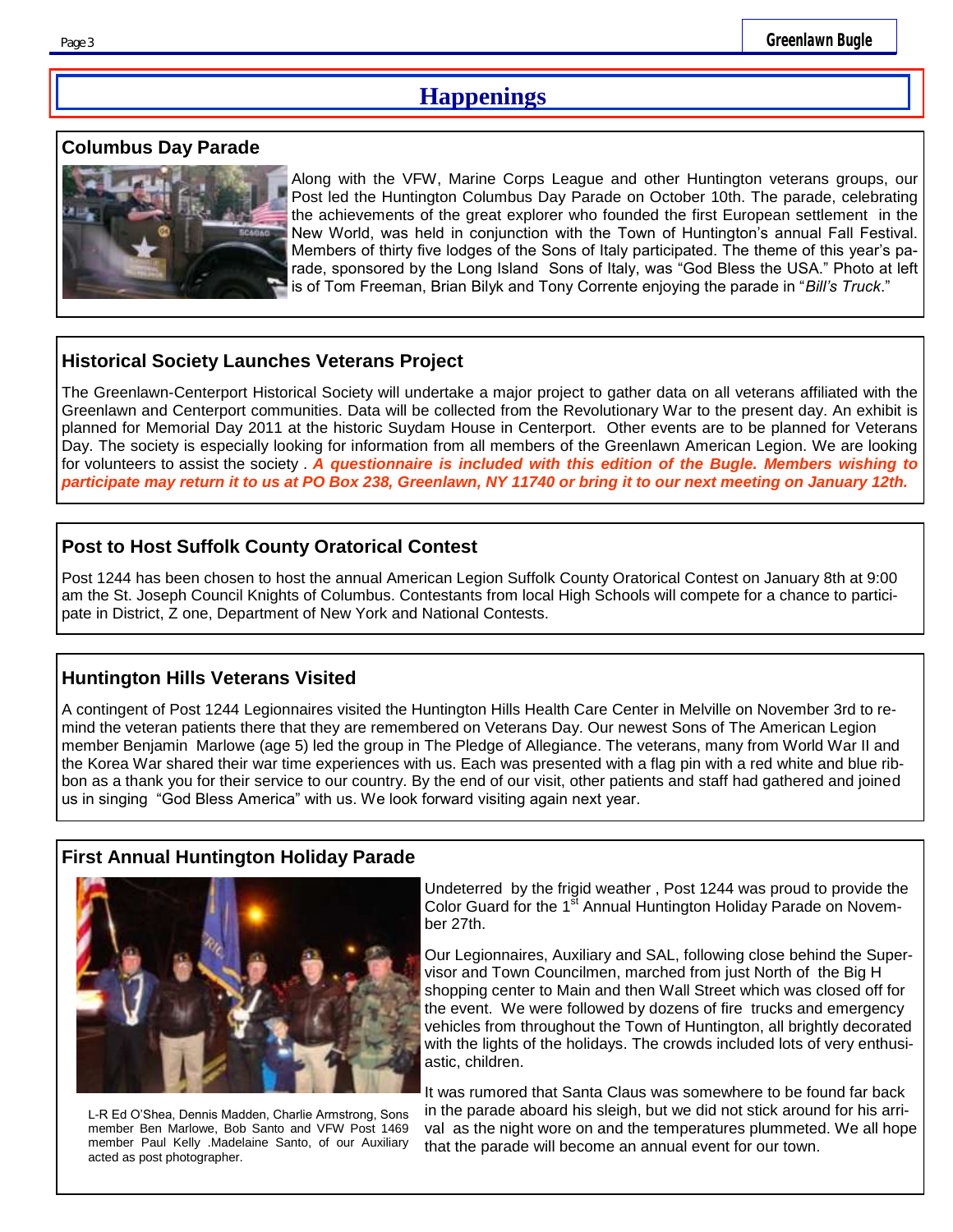## *"You Earned It" by Donna Boyle , Post Service Officer*



#### **The VA may have determined you earned a Pension**

There are 2 types of pensions administered by the VA. One is a pension paid to wartime veterans with limited income, and who are permanently and totally disabled *or* age 65 or older, and the other referred to as a Death pension which is paid to eligible dependents of deceased wartime veterans. (Note: That name was assigned by the VA)

#### **Who Is Eligible?**

#### **For the Pension if:**

- you were discharged from service under other than dishonorable conditions, *AND*
- you served 90 days or more of active duty with at least 1 day during a period of war time\*, *AND*
- your countable family income is below a yearly limit set by law, *AND*
- you are permanently and totally disabled, *OR* you are age 65 or older.

#### **For the Death Pension if:**

- the deceased veteran was discharged from service under other than dishonorable conditions, *AND*
- he or she served 90 days or more of active duty with at least 1 day during a period of war**\***, *AND*
- you are the surviving spouse or unmarried child of the deceased veteran, *AND*
- your countable income is below a yearly income limit set by law.
- **\*Special Note***:* Anyone who enlists after September 7, 1980, generally must have served at least 24 months or the full period for which called or ordered to active duty. Service from August 2, 1990 to present is considered to be a period of war (Gulf War) in addition to other periods of war such as World War II, Korea, and Vietnam.

#### **How much is this pension worth?**

VA pays the difference between your countable family income and the yearly income limit that describes your situation. This difference is generally paid in 12 equal monthly payments rounded down to the nearest dollar.

*Note*: Certain expenses (i.e., medical expenses, education expenses, or expenses related to the last illness or burial of a dependent) paid by you are taken into consideration when arriving at your countable family income.

#### **How do you apply?**

By completing VA Form 21-526, *Veteran's Application for Compensation and/or Pension,* attach copies of dependency records (marriage & children's birth certificates) and current medical evidence (doctor & hospital reports). Or by completing VA Form 21-534, *Application for Dependency and Indemnity Compensation, Death Pension and Accrued Benefits by Surviving Spouse or Child* attach copies of dependency records (marriage & children's birth certificates).

**Don't throw away money you earned call 1-800-827-1000 for more information.**

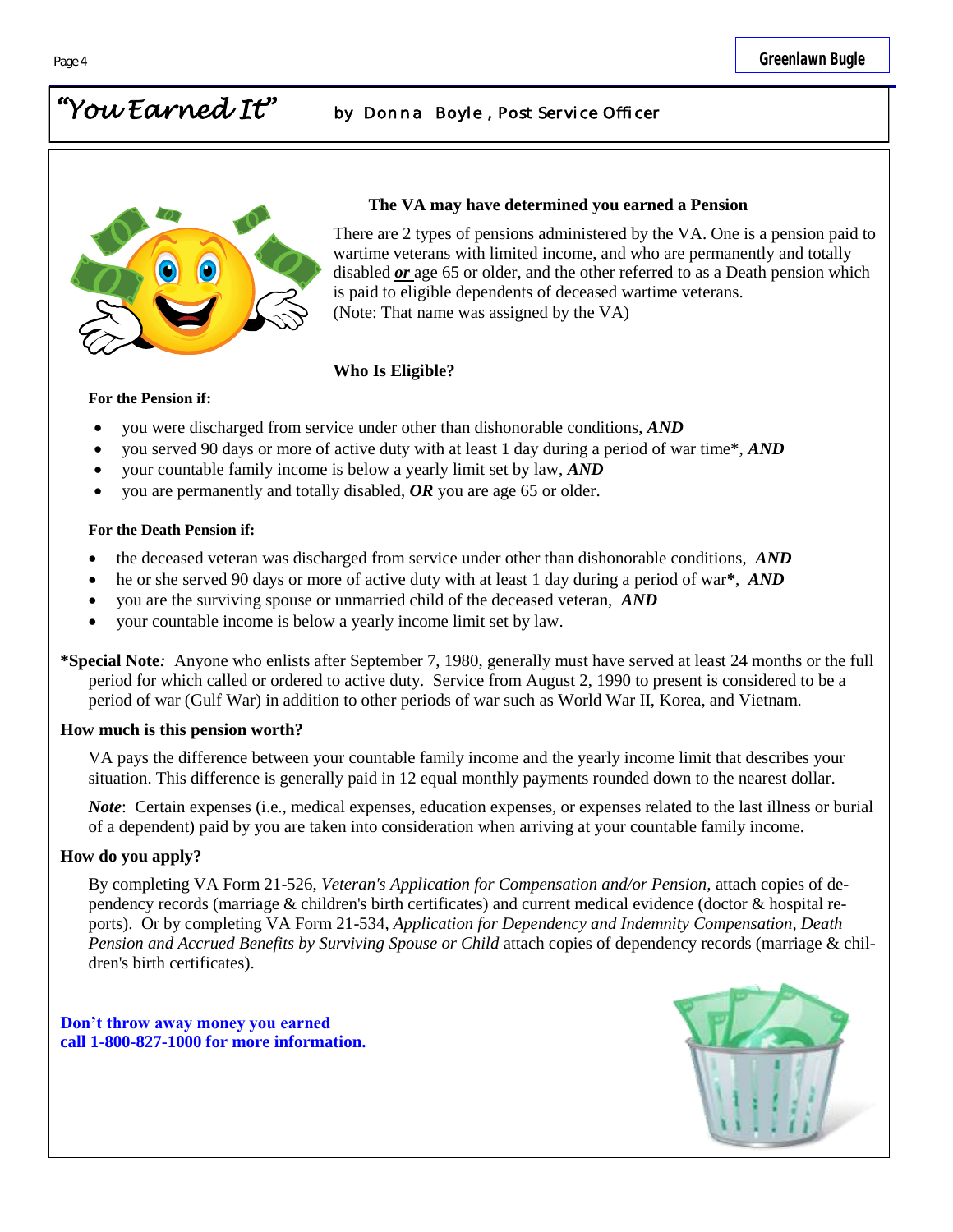## **Vice Commander's Call to Members**



Since this is the ending of a very active and successful year I am drawn to remember all that we have accomplished. With your help and enthusiasm we have managed to put more than a few dollars in the bank, put more than a few hotdogs and burgers under our belts, more than a few parades behind us, more than a few Veterans visited, more than a few Memorials dedicated to our fallen heroes, more than a few flags properly retired and more than a few "posteriors" in the seats ! We have grown and we have won on any and all fronts, because of you, our members, relating to others what a great Post you belong to. It doesn't take much. JUST ASK is the mantra when meeting a veteran.

I am also drawn to remember the fellows who have left our ranks. Those we knew well and those we had not come to know but were brothers and sisters of the Post nevertheless. We started a Ladies Auxiliary that is flourishing and full of ideas to help support the Post. We have renewed the Sons Squadron and will guide them to become more active as well. It has been a very good year, indeed.

Thanks to the leadership of our Commander, Bob Santo, this Post is leading Suffolk County in every aspect of Legion life. We are the "little Post that could…and DID" ! Thank you ALL for your part and your support of this Post. Have a Happy, Healthy and Prosperous New Year and please bring a friend to join you at any meeting you can possibly attend.

**Dennis Madden**

#### **Welcome New Members of the Post 1244 Family!**

Since our last edition of *The Greenlawn Bugle*, we have added 6 new members:

Al DeChiara, George Ferraro**,** Frank Giordano, Angelo Longo, Walter Thomas and Jerry Williamson

#### **Congratulations to:**

- Legionnaire Sean O'Malley and wife Maria on the birth of their first child, Olivia Grace O'Malley, on September 28.
- Domenick Gargiulo on celebrating his 90th birthday on October 12th.
- Dennis and Anne Madden on celebrating their 40th Anniversary, October 24th.

### **Agent Orange Update**

#### **Expanded Eligibility for Agent Orange Exposure: Thailand Military Bases**

A recently declassified Department of Defense (DoD) Report written in 1973 titled, "Project CHECO Southeast Asia Report: Base Defense in Thailand 1968-1972," contains evidence that there was a significant use of herbicides on the fenced-in perimeters of military bases in Thailand to remove foliage that provided cover for enemy forces.

DoD determined that herbicides used on the Thailand base perimeters may have been tactical and procured from Vietnam, or a strong, commercial type resembling tactical herbicides.

Vietnam-era Veterans whose service involved duty on or near the perimeters of military bases in Thailand anytime between February 28,1961 and May 7, 1975 may have been exposed to herbicides and may qualify for VA benefits.

The following Veterans may have been exposed to herbicides:

\* U.S. Air Force Veterans who served on Royal Thai Air Force (RTAF) bases at U-Tapao, Ubon, Nakhon Phanom, Udorn, Takhli, Korat, and Don Muang, near the air base perimeter anytime between February 28, 1961 and May 7, 1975.

\* U.S. Army Veterans who provided perimeter security on RTAF bases in Thailand anytime between February 28, 1961 and May 7, 1975.

U.S. Army Veterans who were stationed on some small Army installations in Thailand anytime between February 28, 1961 and May 7, 1975. However, the Army Veteran must have been a member of a military police (MP) unit or was assigned an MP military occupational specialty whose duty placed him/her at or near the base perimeter.

To receive benefits for diseases associated with herbicide exposure, these Veterans must show on a factual basis that they were exposed to herbicides during their service as shown by evidence of daily work duties, performance evaluation reports, or other credible evidence.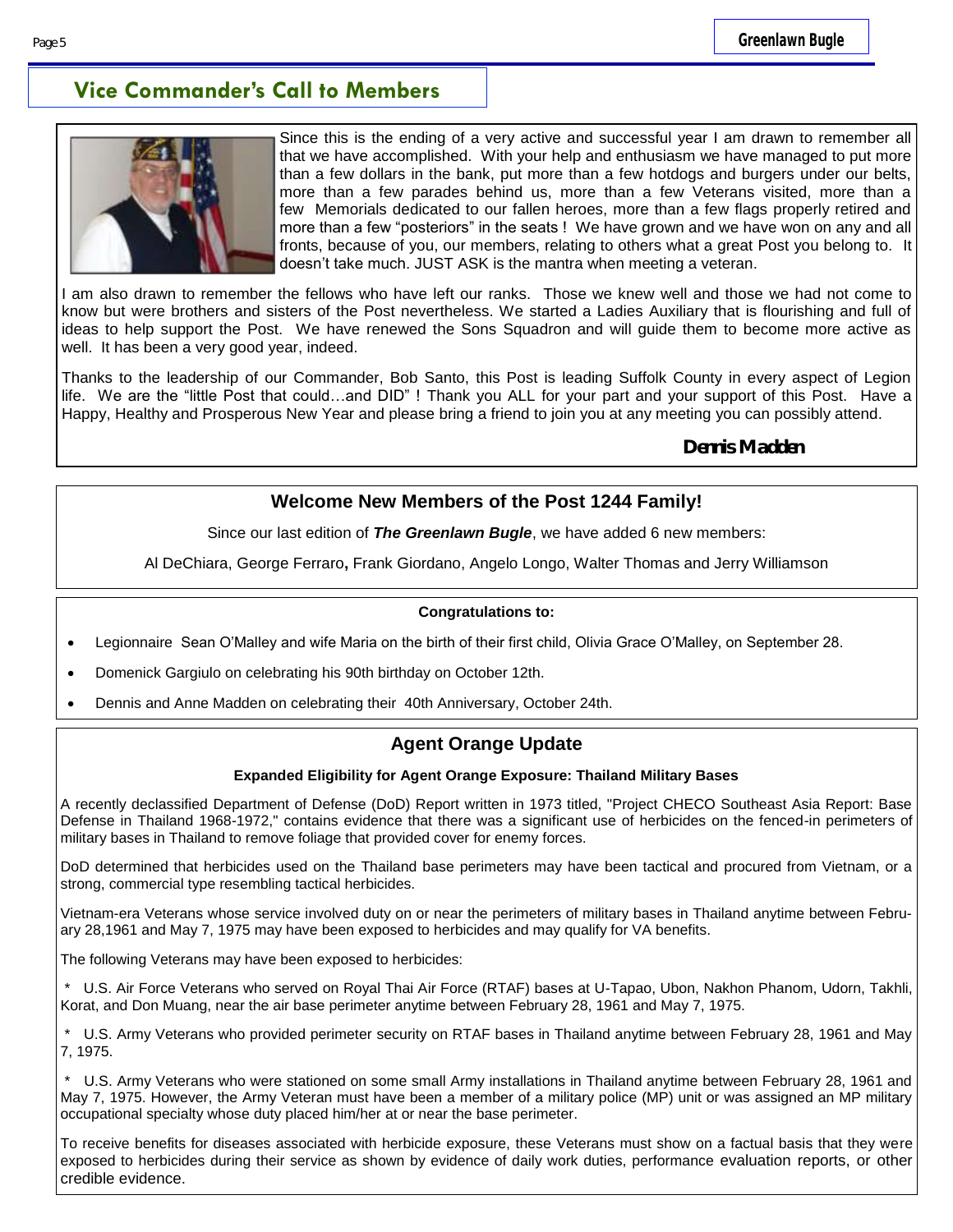## **Commander's Corner**



#### **Not Just Another Christmas**

On Christmas night of 1776, General George Washington and his Continental Army crossed the Delaware River and marched on Trenton. Against all odds, they surprised and defeated the Hessians troops quartered in and around the village. The future of our newly-declared republic rested on the successful outcome of that battle. That victory gave our fledgling nation hope and a chance for survival.

From that time on, American men and women in uniform have spent many Christmases in remote and dangerous places far from home. Many of us remember the time we spent in Europe, the Pacific, the Korean peninsula, Africa, Southeast Asia and most recently in Iraq and Afghanistan.

This year, as we gather with our families and friends, free to celebrate the holidays according to our individual beliefs and customs, we can thank that long line of patriots who have won this freedom for us with their courage and sacrifice. **Bob Santo**

As veterans we are a very special family, made up of many different peoples of different faiths and beliefs. But like family, we are still willing to sacrifice for each other.

However you celebrate this year, take time to remember those who still serve, separated from their loved ones. Remember also the fallen and their families.

Whether you say Merry Christmas or Happy Holidays, what's important is that we care and remember those who need our help whether veterans of past conflicts or those still serving our country.

To all our fellow veterans, and especially to those who still serve, and to all our many friends in the community, we wish you a very Merry Christmas, Happy Holidays and a Peaceful New Year.

## Taps Has Sounded

**Karl H. Bonawandt.** On September 29th, 2010. Karl was a WW II Navy veteran. He fought in the Battle of Okinawa on board the aircraft carrier Shangri-La. He was a true and generous friend to our Post.

**Georgiana Kachura.** On September 29th, 2010. Georgiana was a member of the US Army Nurse Corps. Assigned to Walter Reed Army Medical Center, she served in the Open Heart Unit and was later assigned to the Psychiatric Unit. After her discharge in 1974 as a 1st Lieutenant, she served as a nurse for many years at the Northport VA Medical cen $t$ er

**Francis J. Kershis.** On November 25, 2010. Frank was a member of the FDNY for 38 years and served in the US Army during the Korean War.

**Gerard Skrodanes.** On December 9, 2010. Gerry was a US Army veteran of World War II.

**Leonard Borger.** On January 27, 2010. We belatedly learned of Lenny's passing just this month. He was a veteran of World War II.

The Greenlawn Bugle is a quarterly publication of American Legion Greenlawn Post 1244. For information on how you can support the Greenlawn Bugle and our Post, please contact Commander Bob Santo at 516-458-7881.

Our mailing address is PO Box 238, Greenlawn, NY 11740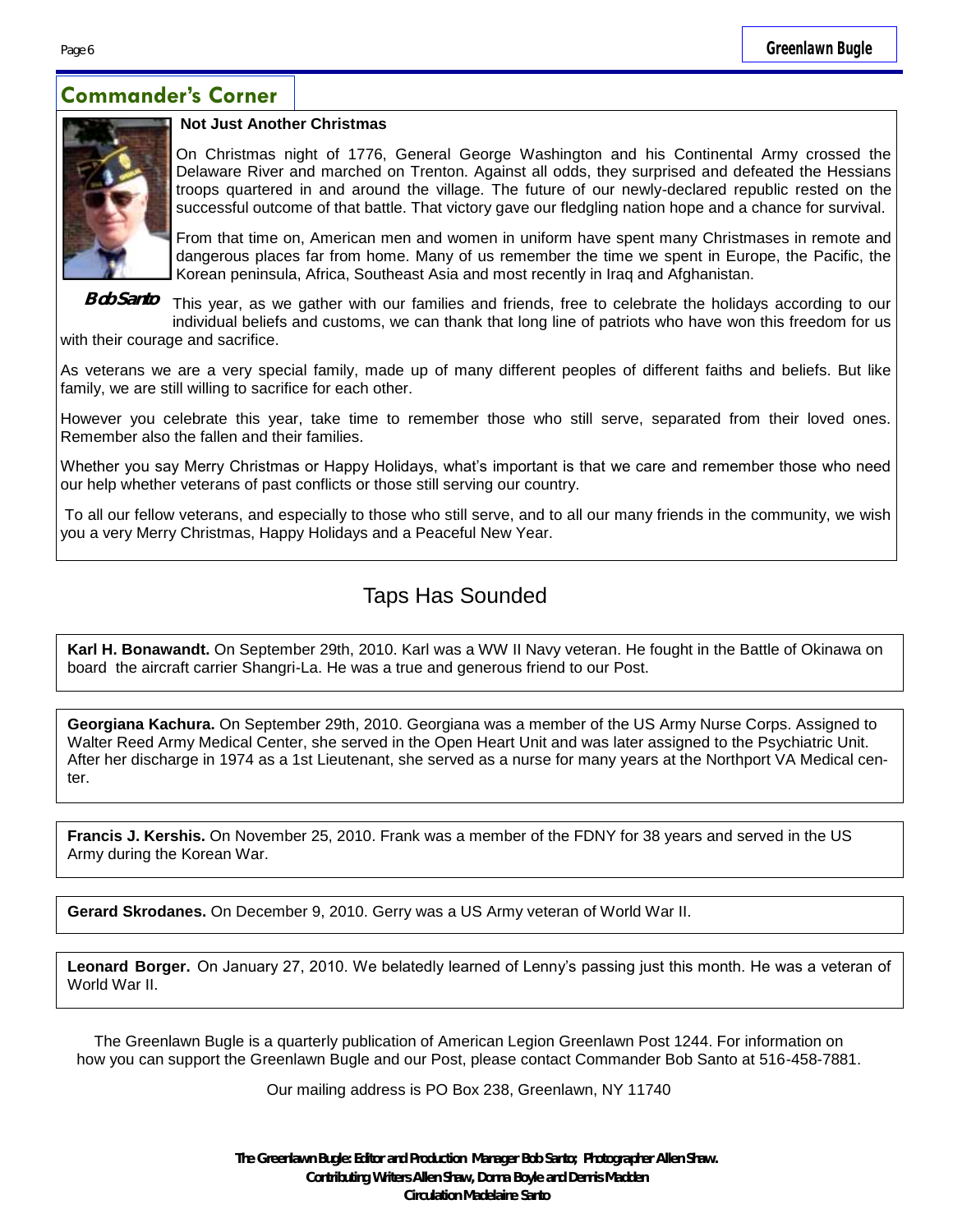## $\begin{bmatrix} \mathbf{THE} \ \mathbf{GREENLAWN} \ \mathbf{BUGLE} \ \mathbf{\blacklozenge} \ \mathbf{POST} \ \ 1244 \end{bmatrix}$



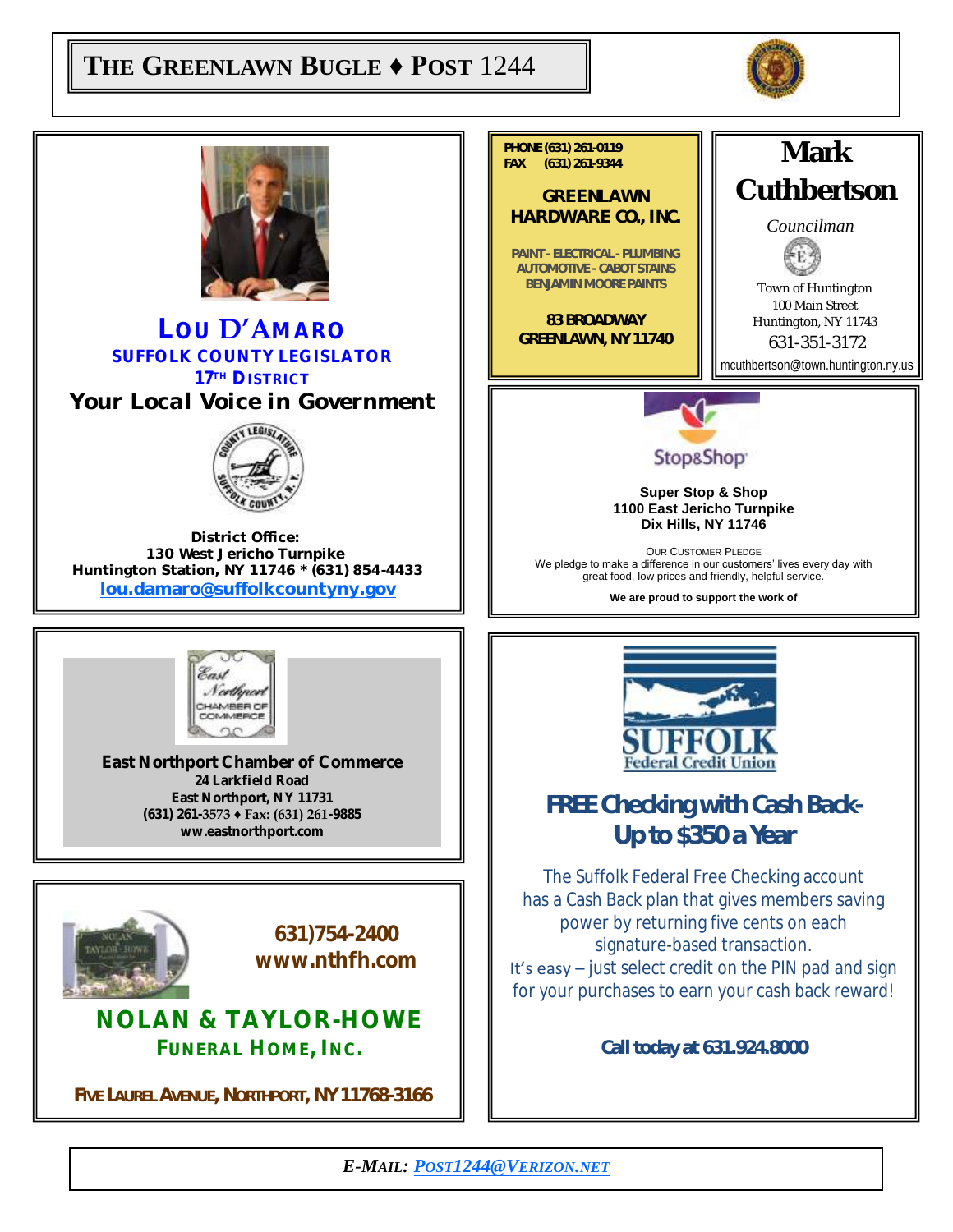## **THE GREENLAWN BUGLE ♦ POST** 1244



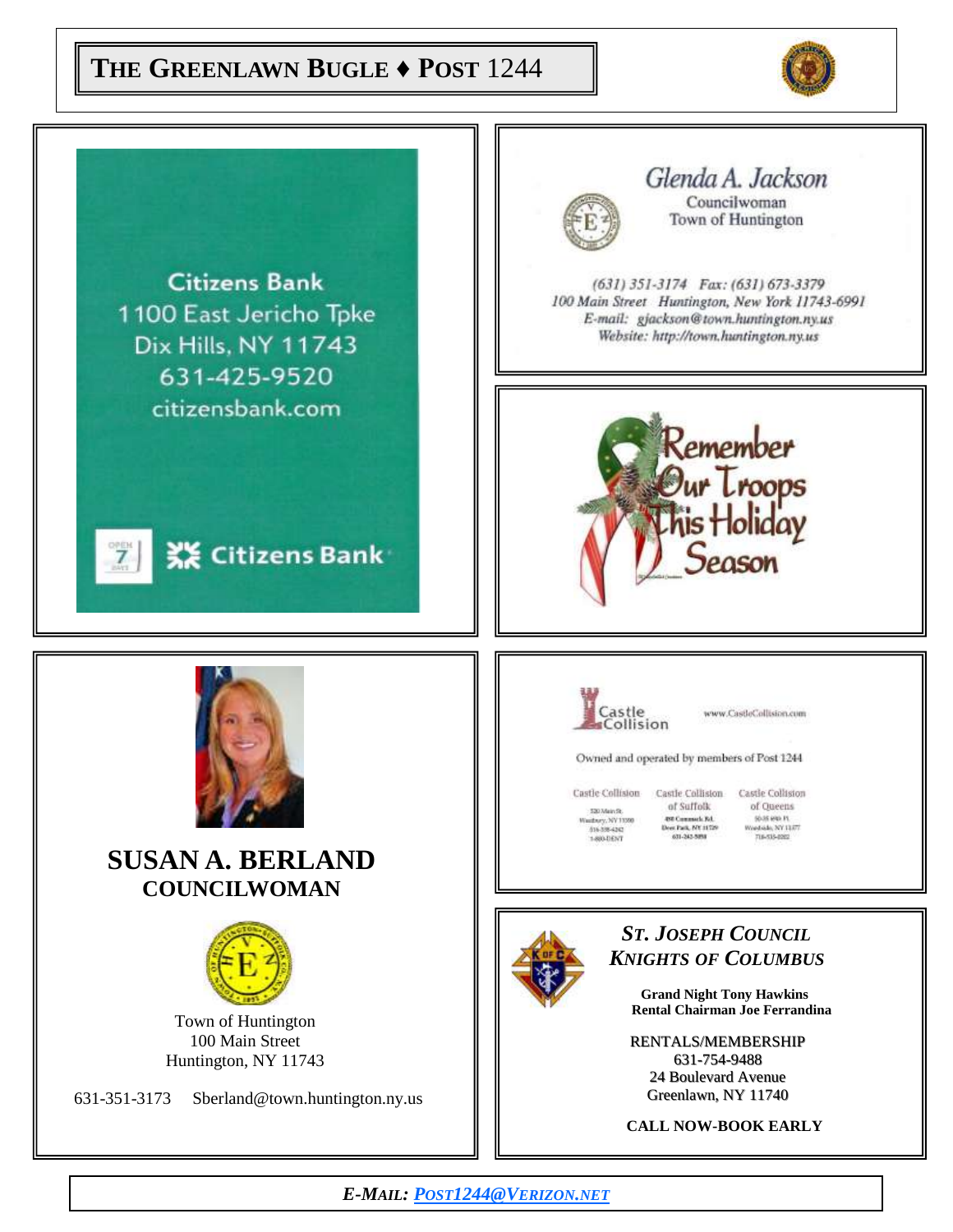## **THE GREENLAWN BUGLE ♦ POST** 1244



*Best wishes to*  **Truman and MacArthur** *Roselle French Cleaners American Legion Greenlawn Post 1244 Thank You for your Continued Service*  **Adversaries for a Common Cause** Expert Dry Cleaning & Tailoring, Laundry 95 Broadway Greenlawn, NY 11740 Tel (631)754-9744 Available at **U.S. Representative Steve Israel** Merriam-Press.com **2 nd District, New York East Northport Location:**  150 Motor Parkway, Suite 108 The author, Donald J. 9 Hewitt Square Shopping Ctr. Hauppaugue, NY 11788 Farinacci, is a lawyer, 631-951-2210; Fax 631-951-3308 military history writer, Larkfield and Pulaski Rd. Vietnam era veteran, East Northport and member of Greenlawn Post 1244Sign up for E-News Updates from Rep. Steve Israel: http://israel.house.gov *631-757-9338 Proudly Serving Long Island for 10 years!* **ANDREW P. RAIA** MEMBER OF ASSEMBLY 9TH DISTRICT **SUFFOLK COUNTY** 629 LEGISLATIVE OFFICE BLDG. **75 WOODBINE AVENUE** ALBANY, NEW YORK 12248 NORTHPORT, NEW YORK 11768 AMERICAN  $(631)$   $261 - 4151$  $(518)$  455-5952 **COMMUNITY BANK** FAX (518) 455-5804 FAX (631) 261-2992 raina@assembly.state.ny.us **Totally Free Checking for Life - Personal and Business** Huntington Medical Croup, RC. **Commack** (In the Meat Farms Shopping Center) 100 Commack Road 631-864-9800 **(631) 425-2121** *"Your Partner in Healthcare"* Member FDIC Equal Opportunity Lender 180 East Pulaski Rd., Huntington Station, New York 11746